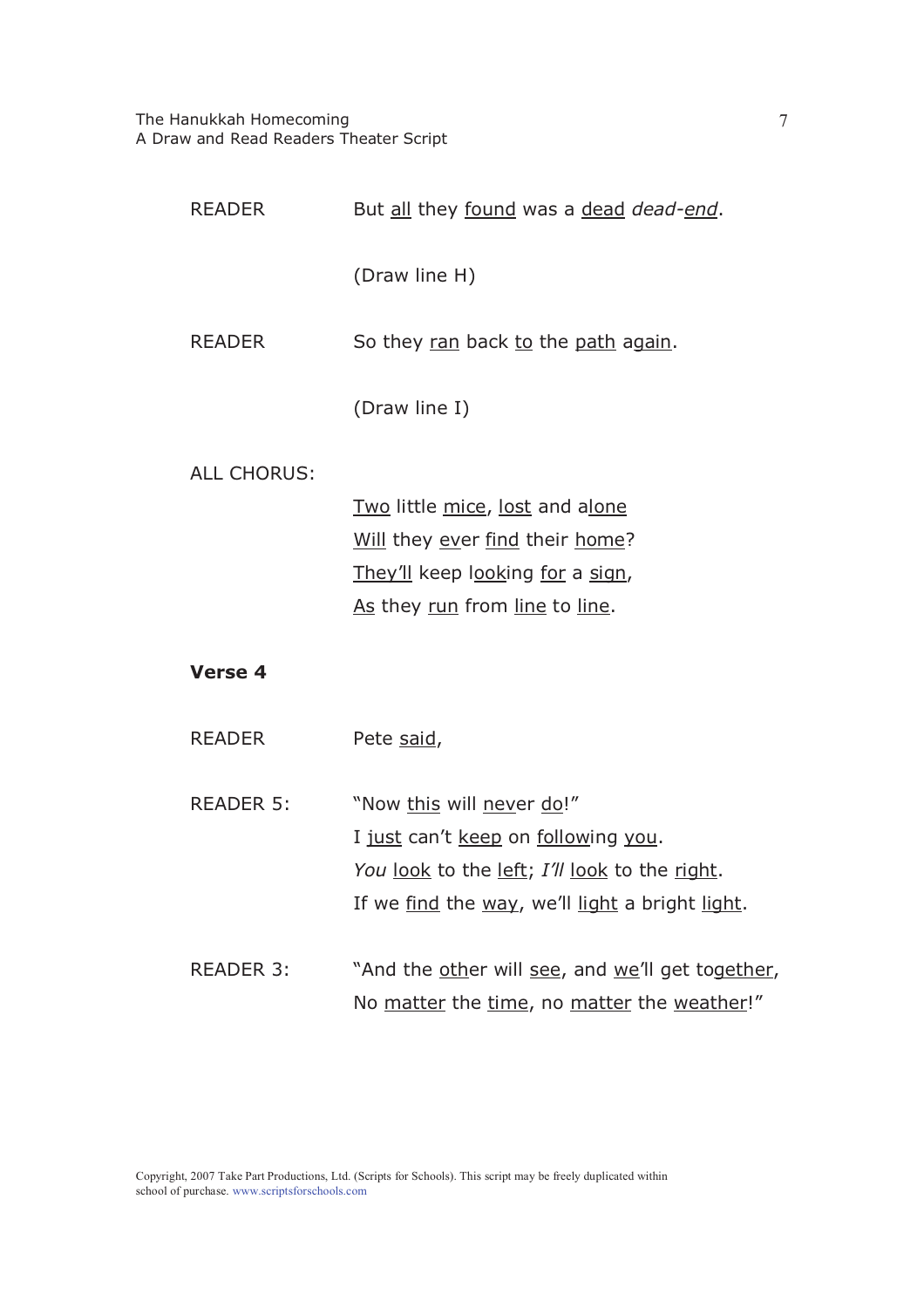| <b>ALL CHORUS:</b> | Two little mice, lost and alone<br>Will they ever find their home?<br>They'll keep looking for a sign,<br>As they run from line to line. |
|--------------------|------------------------------------------------------------------------------------------------------------------------------------------|
| <b>Verse 5</b>     |                                                                                                                                          |
| <b>READER</b>      | So Laura ran left and Pete ran right.                                                                                                    |
|                    | (Draw shapes J and K)                                                                                                                    |
| <b>READER</b>      | Ran right and left through most of the night.                                                                                            |
|                    | (Draw shapes L and M)                                                                                                                    |
| <b>READER</b>      | She tried three trails, and he tried four.                                                                                               |
|                    | (Draw shapes N and O)                                                                                                                    |
| <b>READER</b>      | They were all dead ends, but who's keeping<br>score?                                                                                     |
|                    | (Draw shape P)                                                                                                                           |
| <b>READER</b>      | And they finally met back at the path.                                                                                                   |
|                    | (Draw line P)                                                                                                                            |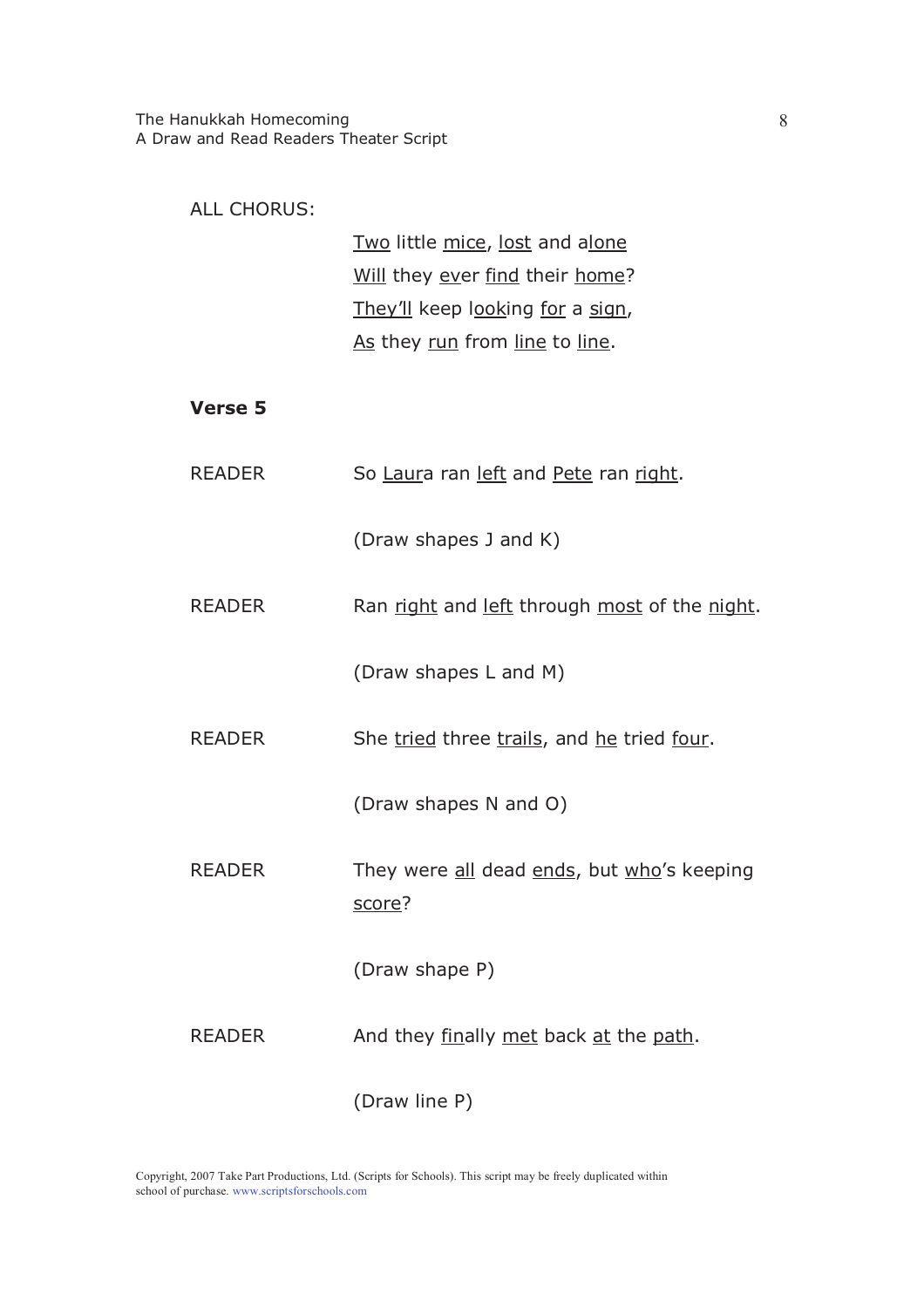| <b>READER</b>      | Tried how many trails?                                   |
|--------------------|----------------------------------------------------------|
| <b>READER</b>      | Can you do the math?                                     |
| <b>ALL CHORUS:</b> |                                                          |
|                    | Two little mice, lost and alone                          |
|                    | Will they ever find their home?                          |
|                    | They'll keep looking for a sign,                         |
|                    | As they run from line to line.                           |
|                    |                                                          |
| <b>Verse 6</b>     |                                                          |
| <b>READER</b>      | The mice looked up, and what did they see?<br>Pete said, |
| <b>READER 5:</b>   | "Look at that!" And then said she,                       |
|                    | "The path to home has been there all along.              |
|                    | We tried every trail, but we weren't wrong,"             |
| <b>READER 3:</b>   | "We just missed the signs",                              |
| <b>READER</b>      | said little mouse Laura,                                 |
| <b>READER 3:</b>   | "So light the candles and follow the Menorah!            |
|                    | (Draw shapes Q, R, S, T,U, V, W, X)                      |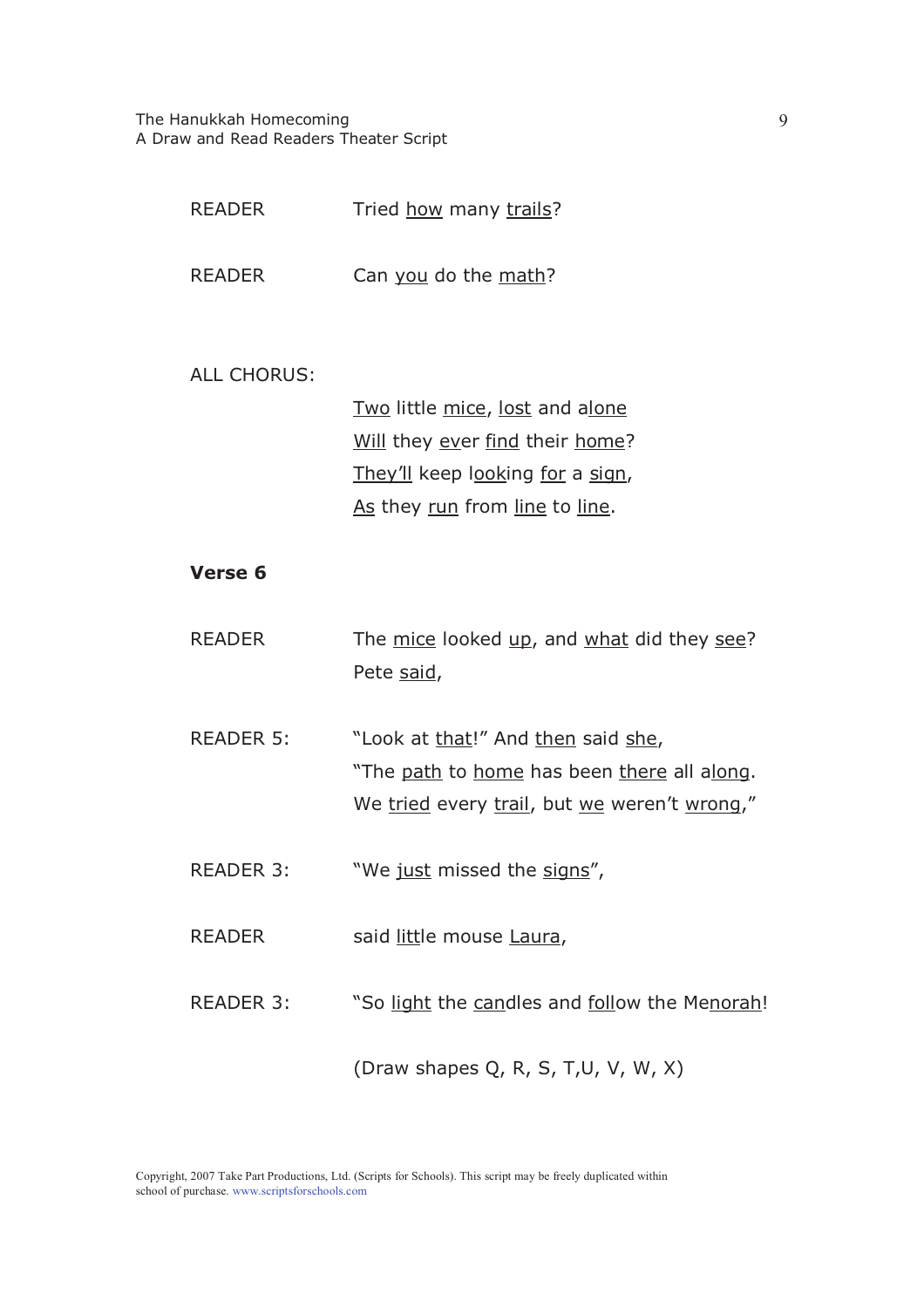| ALL:               | To wish you a very HAPPY HANUKKAH!          |
|--------------------|---------------------------------------------|
| <b>READER</b>      | They then joined hands with sister, Monica, |
|                    | Led them home, both Pete and Laura.         |
|                    | Light in the window, a Hanukkah Menorah,    |
|                    | They have finally found their home!         |
| <b>ALL CHORUS:</b> | <u>Two</u> little mice, lost and alone,     |

**THE END**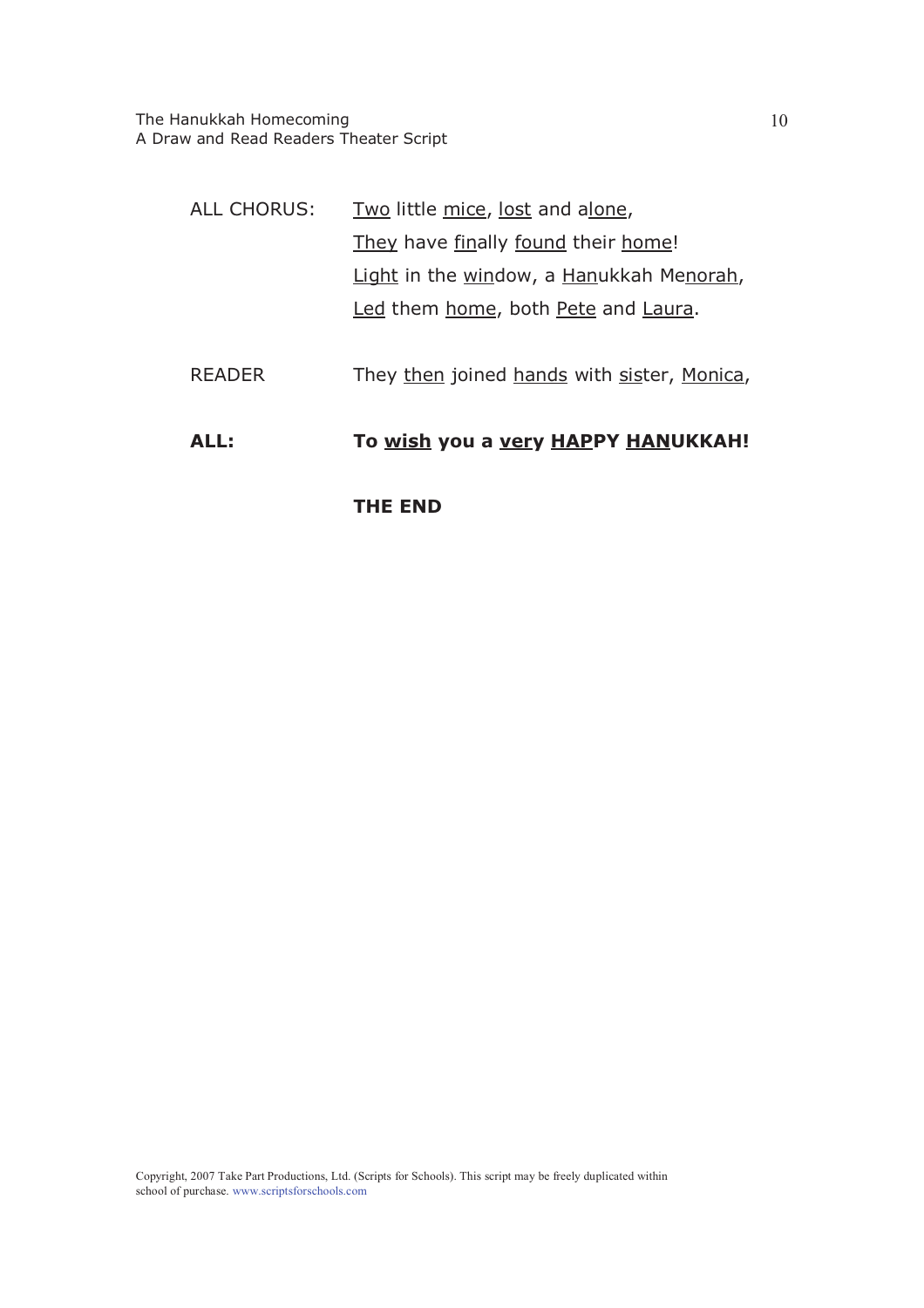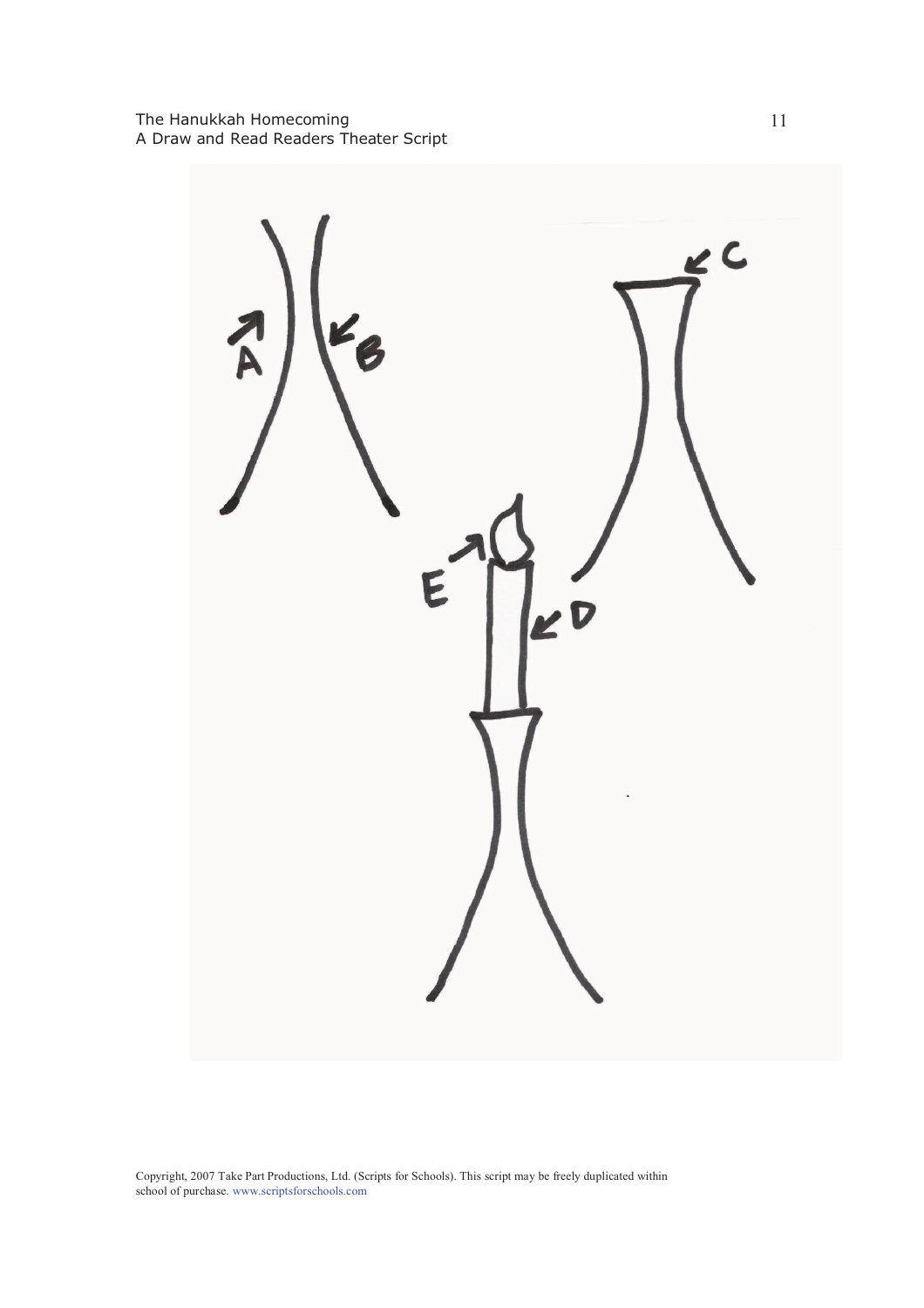